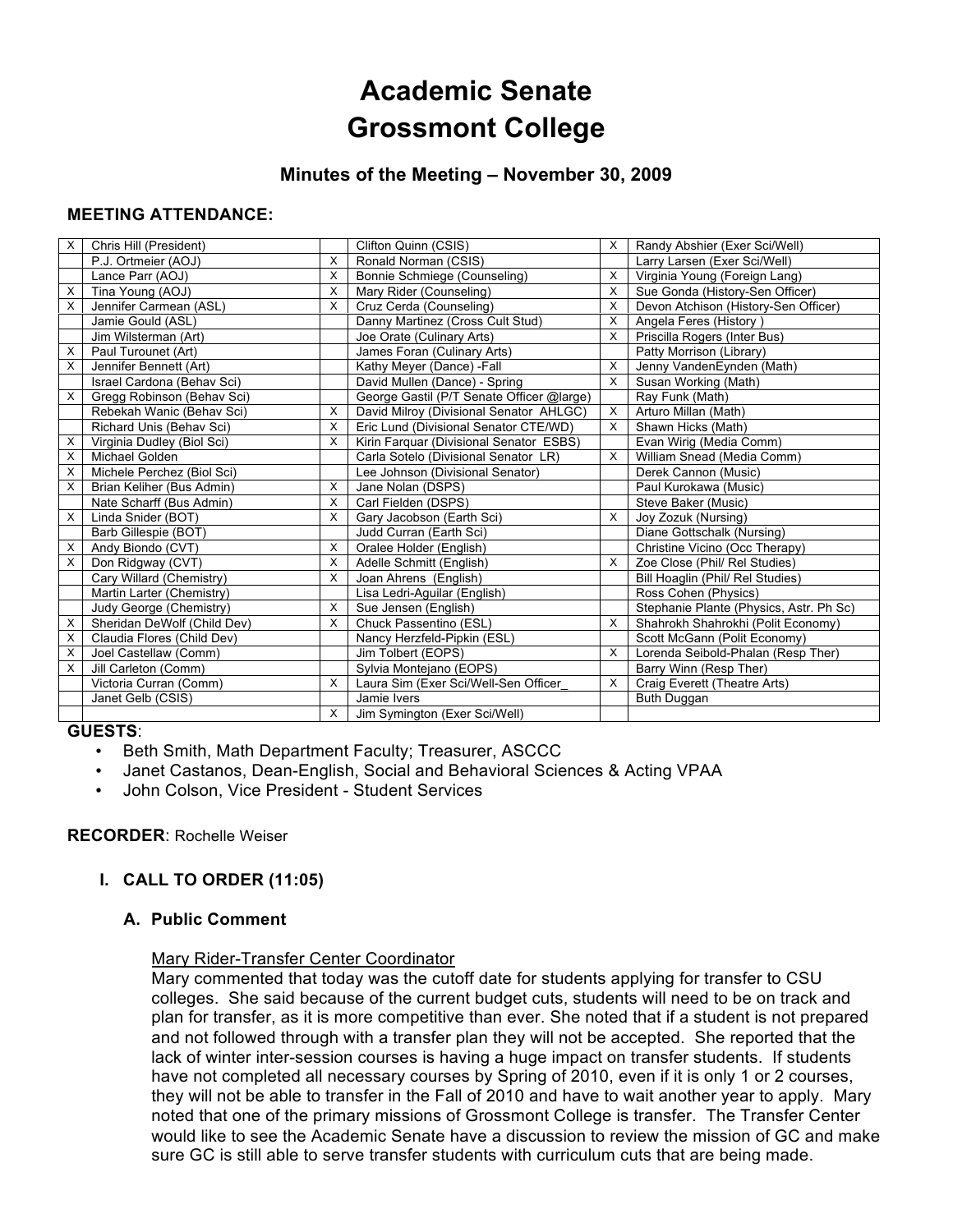Some discussion occurred regarding the number of transfer students, the "local only" requirement for transfer courses, and ideas regarding sharing the information with students.

#### **B. Approval of Agenda**

A motion was made to approve the day's agenda. M/S/U Fielden/Atchison

#### **C. Approval of Minutes November 16, 2009**

A motion was made to approve the minutes from the previous meeting.

Correction: Beth Smith noted that in the Fall Plenary Session Highlights it should be CSU colleges.

M/S/U Gonda/Lund

# **II. PRESIDENT'S REPORT**

#### **A. Announcements**

Chris announced that she would be sending out an e-mail to Department Chairs and Coordinators letting them know the deadline for Annual Action Plans will be extended to Friday December 11, 2009.

#### **B. Update on Drop for Non-Payment-John Colson**

John began by announcing that the college would be progressing with the Drop for Non-Payment program for the Spring 2010 semester and that the important "drop date" will be January 15, 2010. Students who have outstanding balances will be dropped on that date; they will then have until the first day of classes to re-enroll. John noted for faculty they will see enrollments rise prior to the drop date, then decrease after the drop date, but that classes should fill as they are expecting very high enrollment. John reported that, out of the 2600 students that were dropped last semester, about 61% re-enrolled. He also reported they are collecting more outstanding balances, but did not have the actual numbers; Chris noted that the district is tracking those numbers and she would get those for the Senate. There were also questions on when courses may be canceled for low enrollment. Janet Castanos indicated that, with the holiday immediately following the drop-for-non-payment date, they would probably wait until mid-week following that to evaluate low course enrollment.

Discussion followed regarding add codes and the procedure being followed to add students. Chris reported that the new system has more capabilities than the old one, but discussions are taking place in various committees (TTLC, DCEC, and also Cuyamaca's Academic Senate) on how to solve the various issues. Chris reported that the list of concerns generated by the chairs and coordinators is also being included in these discussions. She indicated that some of the technical problems may be worked out by the spring semester, but any policy changes will have to come forward from the committees to the two Academic Senates for discussion.

John closed by reminding faculty to match rosters to actual students in classes as some of the technical "glitches" may not be resolved in time for the beginning of Spring semester.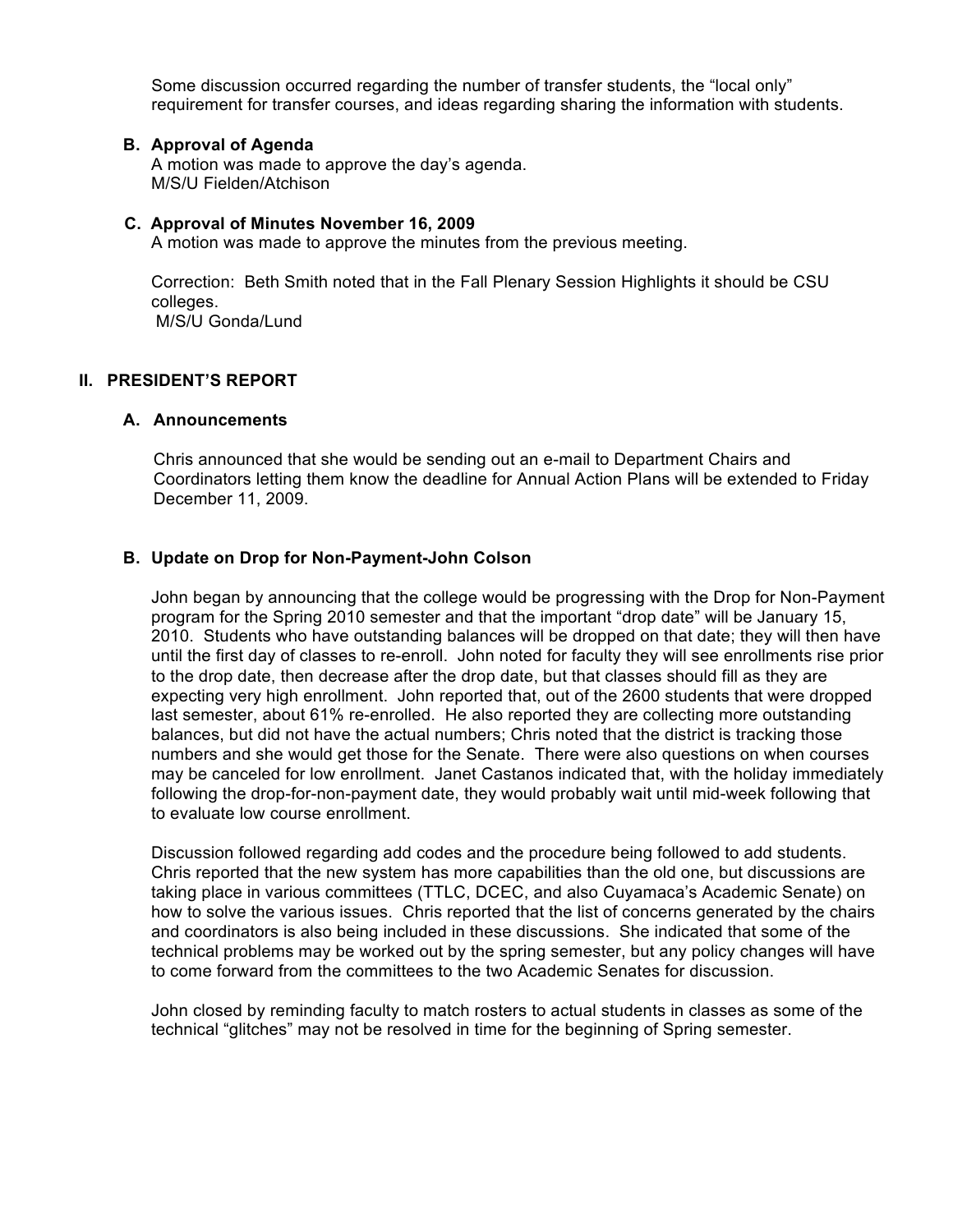# **III. Committee Reports**

# **A. SLO Assessment Framework-Devon Atchison**

Chris introduced Devon Atchison, the SLO Coordinator. Devon began by reviewing the SLO processes and their importance to accreditation but also noted that the reporting processes have began to overshadow the intent of SLOs, which is an assessment of how well our students are learning. She shared that, after attending a WASC retreat on accreditation, there had been numerous conversations on how to streamline the reporting process. Devon then presented a draft document for SLO Assessment that would be included in each department/unit action plan as part of the annual planning process. Essentially it will ask two questions; 1) What SLOs are going to be assessed; and 2) How are they going to be assessed? She then presented a template to be used for reporting SLO assessments as part of the annual planning progress report and would replace the SLO Assessment Analysis Report.

Devon noted that the new reporting process would be included in the Annual Plan for 2010-11 and that SLO reporting for Spring 2010 will need to be handled separately. An e-mail will be sent in early January with questions to be answered and returned to Devon to cover Spring 2010. She also mentioned that she will conduct an assessment analysis workshop during flex week.

# **IV. ACTION ITEMS**

# **A. GC Core Competencies**

Chris began by reviewing the current Institutional SLOs and the GE areas. She then shared that at the WASC Institution on Accreditation it was discussed that the GE SLOs and the ISLOs can overlap and that for Accreditation purposes a college may only need to assess one of those sets.

Chris then presented a draft document that combined the ISLOs and GE Areas into core competencies.

Chris then asked for a motion to put the document on the table.

M/S Gonda/Atchison

Chris reviewed how each of the ISLO and GE Areas match up to core competencies. Much discussion followed and included some confusion on the purpose of making the change from ISLOs to core competencies, concern that the core competencies did not match up cleanly to all the GE areas, questions on who the intended audience was for the comparison document, and whether core competencies where going to replace ISLOs. Chris noted that by linking core competencies to ISLOs and GE Areas this would satisfy reporting for Accreditation. Devon noted they were trying to capture the circled concepts (and associated bullets) of the ISLOs in the core competencies as an overall assessment, not to do away with ISLOs. It was brought up that the GE package as a whole should be what is being assessed, not the individual areas and that the target group being assessed needs to be identified. Sue noted that the Core Competencies essentially capture what Title 5 says we are supposed to be doing at the community colleges and that they do align with the GE areas well for assessment purposes.

Chris then entertained a motion to table the document for further discussion at the December 7, 2009 meeting.

M/S/U Abshier/Sim